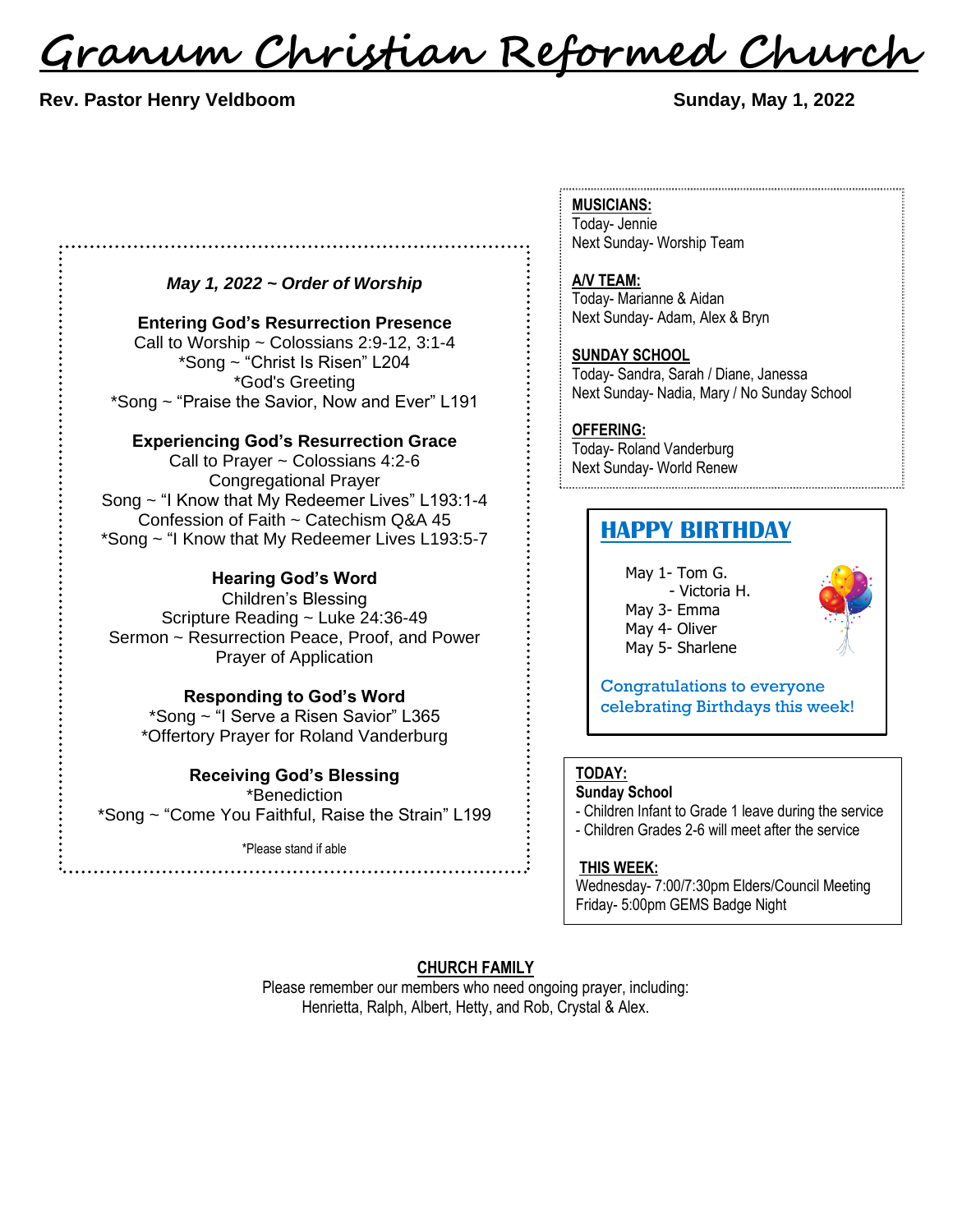## **OUR CHURCH ANNOUNCEMENTS**

**Crossroads Christian Counseling** is looking for board members. Time commitment is six meetings per year. If you feel called to this ministry, application forms are on the bulletin board by the kitchen.

> Recorded videos of services can be found on our Granum CRC YouTube channel. Go to YouTube and in search box enter "GranumCRC AV" and click on that search result option. Then click on the video you want to watch. [https://www.youtube.com/channel/UCs0yVlMAC\\_bnTpqX8Ch0xfA](https://www.youtube.com/channel/UCs0yVlMAC_bnTpqX8Ch0xfA) Previous bulletins with order of worship can be found on our website. <https://www.granumcrc.com/news-1>